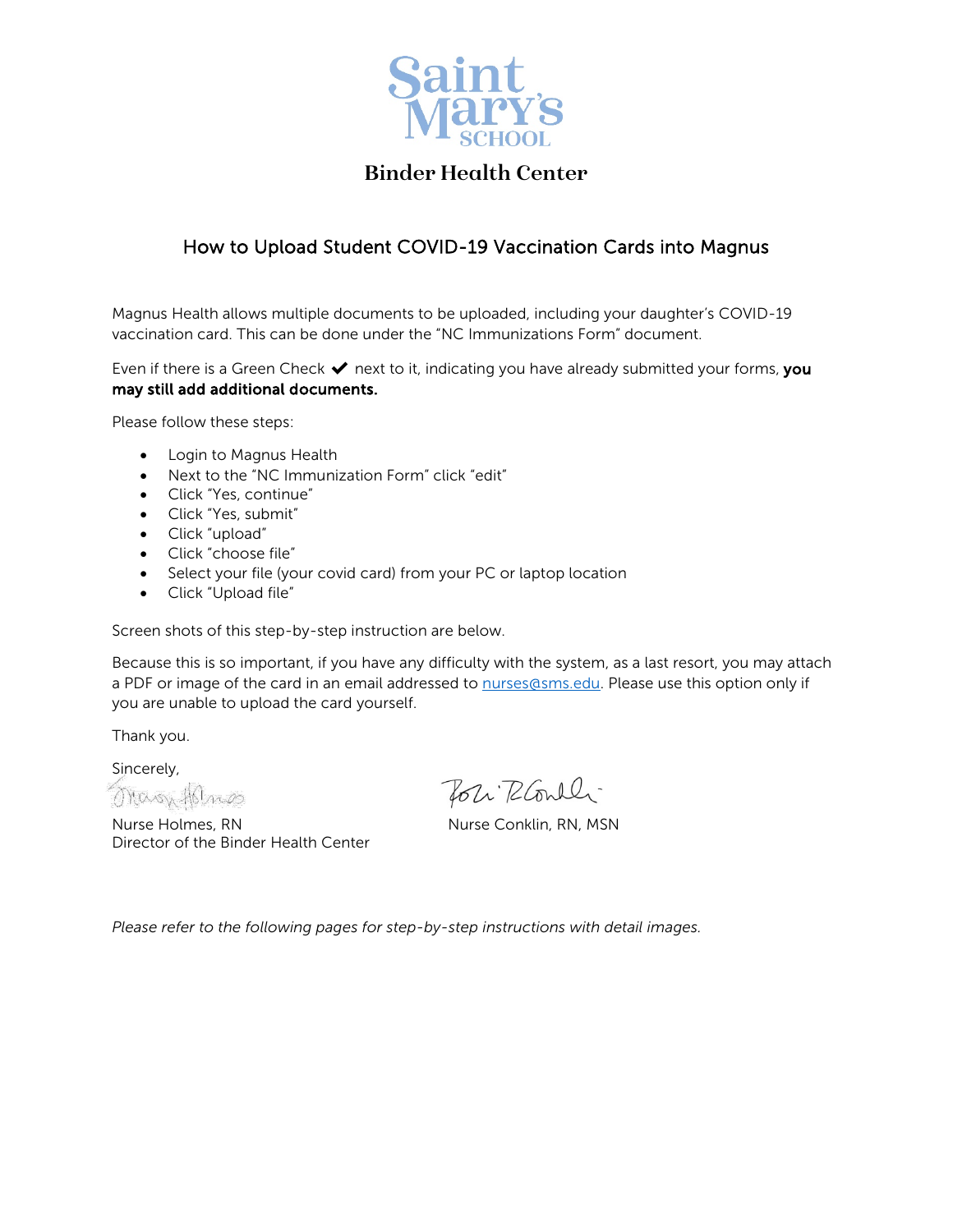- 1. Log in to Magnus to view requirements
- 2. Find "NC Immunization Form" requirement
- 3. Click "Edit"

| <b>To Do</b> | <b>Physical Examination Form Page 2 of 2</b><br>Page 2 of 2 - Please print this form and provide to<br>your doctor to complete your child's physical<br>examination.<br><b>Important! View Approval Guidelines</b> | Turn it in  |                    |                                                              |
|--------------|--------------------------------------------------------------------------------------------------------------------------------------------------------------------------------------------------------------------|-------------|--------------------|--------------------------------------------------------------|
|              | <b>NC Immunization Form</b><br>Required Immunizations<br><b>Important! View Approval Guidelines</b><br>Physician's signature required                                                                              | <b>Edit</b> | <b>View answer</b> | Complete<br>Pending School Approval @<br><b>More Details</b> |
| To Bo        | Are you an international student at<br>SMS?<br>Annual Tuberculosis Testing for International                                                                                                                       |             |                    |                                                              |

4. Click "Yes, Continue"



5. Click "Yes, Submit"



6. Click "Upload"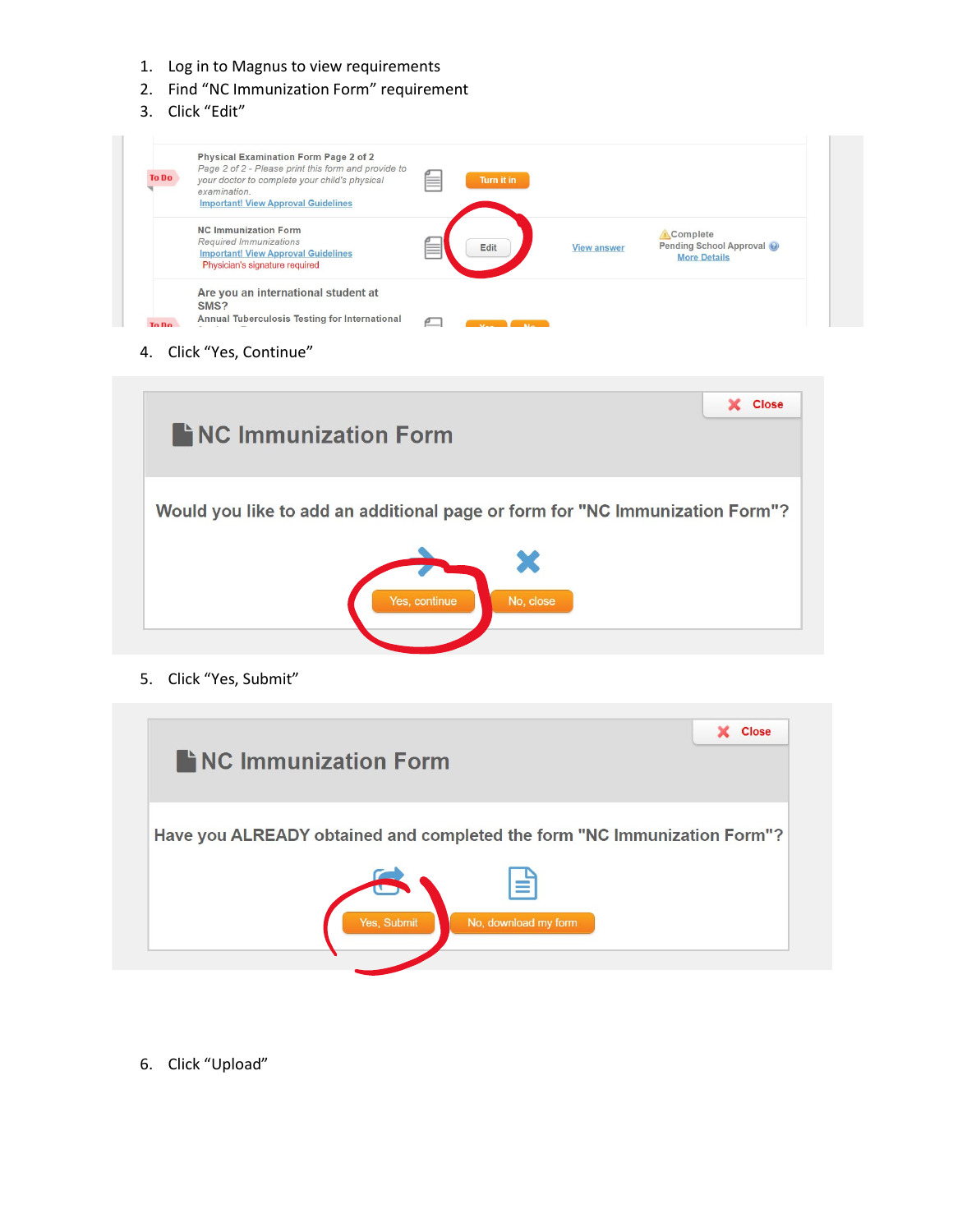

7. Click "Choose File"



8. Pick a file from your phone or computer to upload (can be a photo or a scan)

9. Click "Upload File"